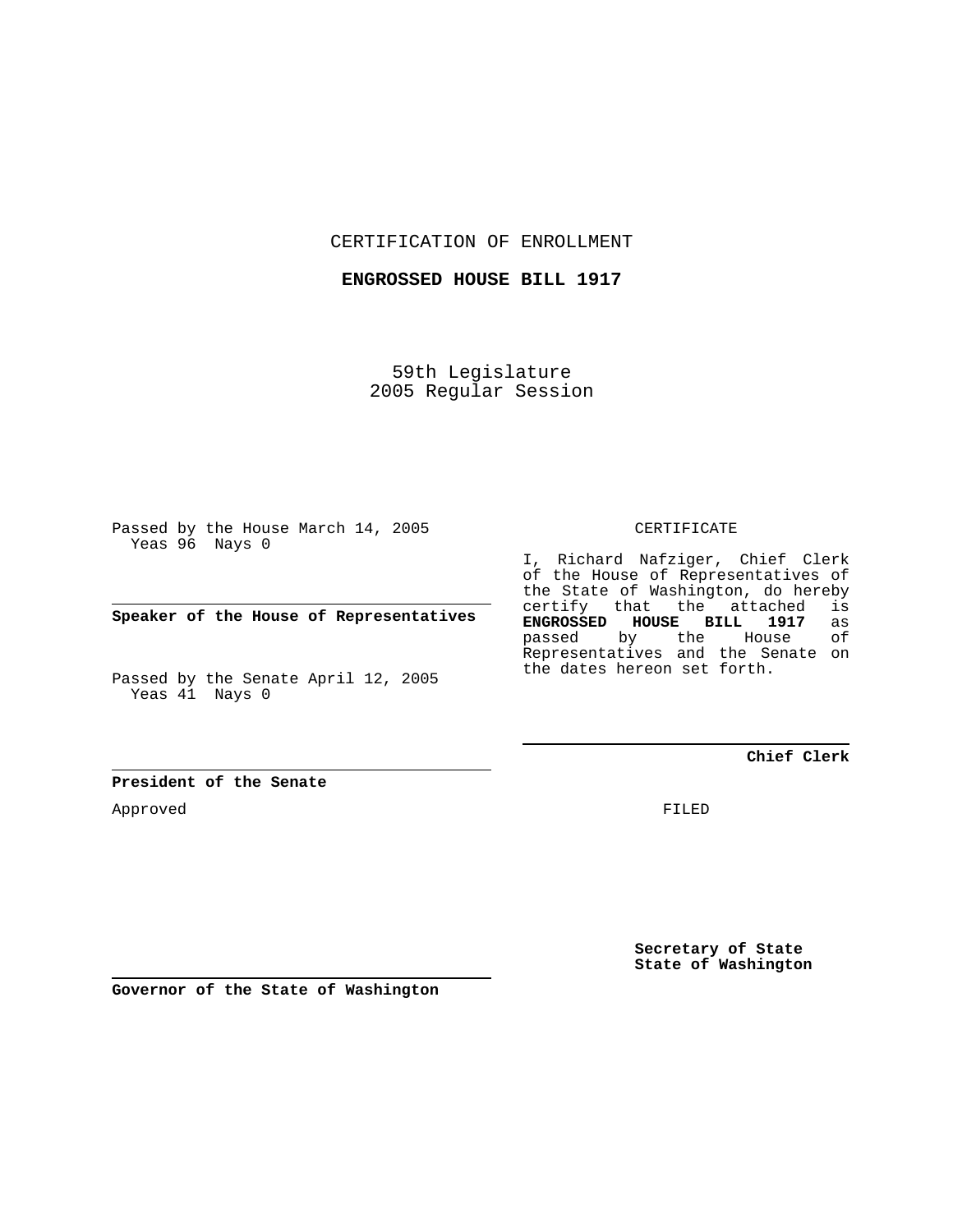## **ENGROSSED HOUSE BILL 1917** \_\_\_\_\_\_\_\_\_\_\_\_\_\_\_\_\_\_\_\_\_\_\_\_\_\_\_\_\_\_\_\_\_\_\_\_\_\_\_\_\_\_\_\_\_

\_\_\_\_\_\_\_\_\_\_\_\_\_\_\_\_\_\_\_\_\_\_\_\_\_\_\_\_\_\_\_\_\_\_\_\_\_\_\_\_\_\_\_\_\_

Passed Legislature - 2005 Regular Session

**State of Washington 59th Legislature 2005 Regular Session By** Representatives Conway, Wood and Chase Read first time 02/10/2005. Referred to Committee on Commerce & Labor.

 1 AN ACT Relating to improving stability in industrial insurance 2 premium rates; amending RCW 51.16.035; and creating a new section.

3 BE IT ENACTED BY THE LEGISLATURE OF THE STATE OF WASHINGTON:

 4 **Sec. 1.** RCW 51.16.035 and 1999 c 7 s 8 are each amended to read as 5 follows:

 6 (1) The department shall classify all occupations or industries in 7 accordance with their degree of hazard and fix therefor basic rates of 8 premium which shall be:

9 (a) The lowest necessary to maintain actuarial solvency of the 10 accident and medical aid funds in accordance with recognized insurance 11 principles<sub>i</sub> and

12 (b) Designed to attempt to limit fluctuations in premium rates.

13 (2) The department shall formulate and adopt rules ((and 14 regulations)) governing the method of premium calculation and 15 collection and providing for a rating system consistent with recognized 16 principles of workers' compensation insurance which shall be designed 17 to stimulate and encourage accident prevention and to facilitate 18 collection. The department may annually, or at such other times as it 19 deems necessary to ((maintain solvency of the funds)) achieve the